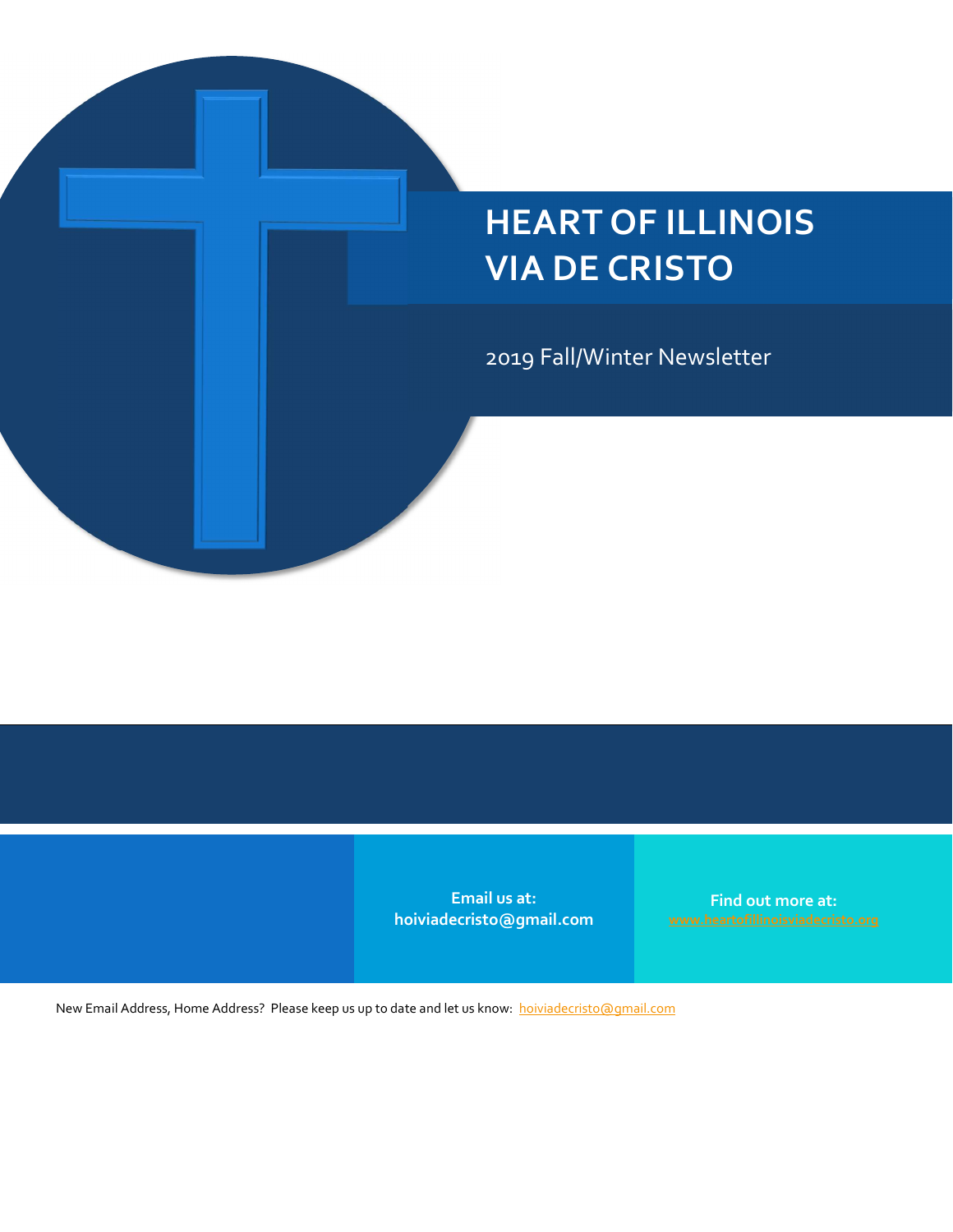

DeColores VdC Community,

 Let me introduce myself, I am your Lay Director, Ann Caudill. I worship at Living Waters Lutheran Church in Peoria. I attended Women's Weekend # 13 in the spring of 2004 where I sat at the table of Lydia. I had a wonderful mountain top experience on my weekend and it strengthened my walk with our Lord and Savior.

 I am looking forward to the spring weekend being held at Eagle Crest Camp in Washburn, Il. April 23-26, 2020 with Mark Cordes serving our Lord as your Rector for Coed weekend #8.

 Please write this down! When you receive a call from Mark take some time to pray over the call and let Mark know as soon as possible if you can serve so that he can form his team. Remember, in all circumstances, pray 1st, last and always!

 As you turn to page 42 please be in prayer on who God is laying on your heart to invite (again) to a VdC weekend. Remember to talk to God about man before talking to man about God.

 This fall, as the children return to school to study, I want to encourage all of you to get involved in a Bible Study. It is going to be a long, cold winter with plenty of opportunities to let God speak to you through His written word.

 "If you continue in my word, you are truly my disciple, and you will know the truth, and the truth will make you free." John 8:31

God Loves You and so do I

THE NEXT WEEKEND WILL BE APRIL  $23^{\text{\tiny RD}}$  -26TH, 2020!  $\hphantom{\text{1}}$ THINK ABOUT WHO YOU MIGHT WANT TO INVITE AND HELP THEM TO PLAN AN EXTENDED WEEKEND THIS SPRING! CO-ED WEEKEND #8

2  $\Box$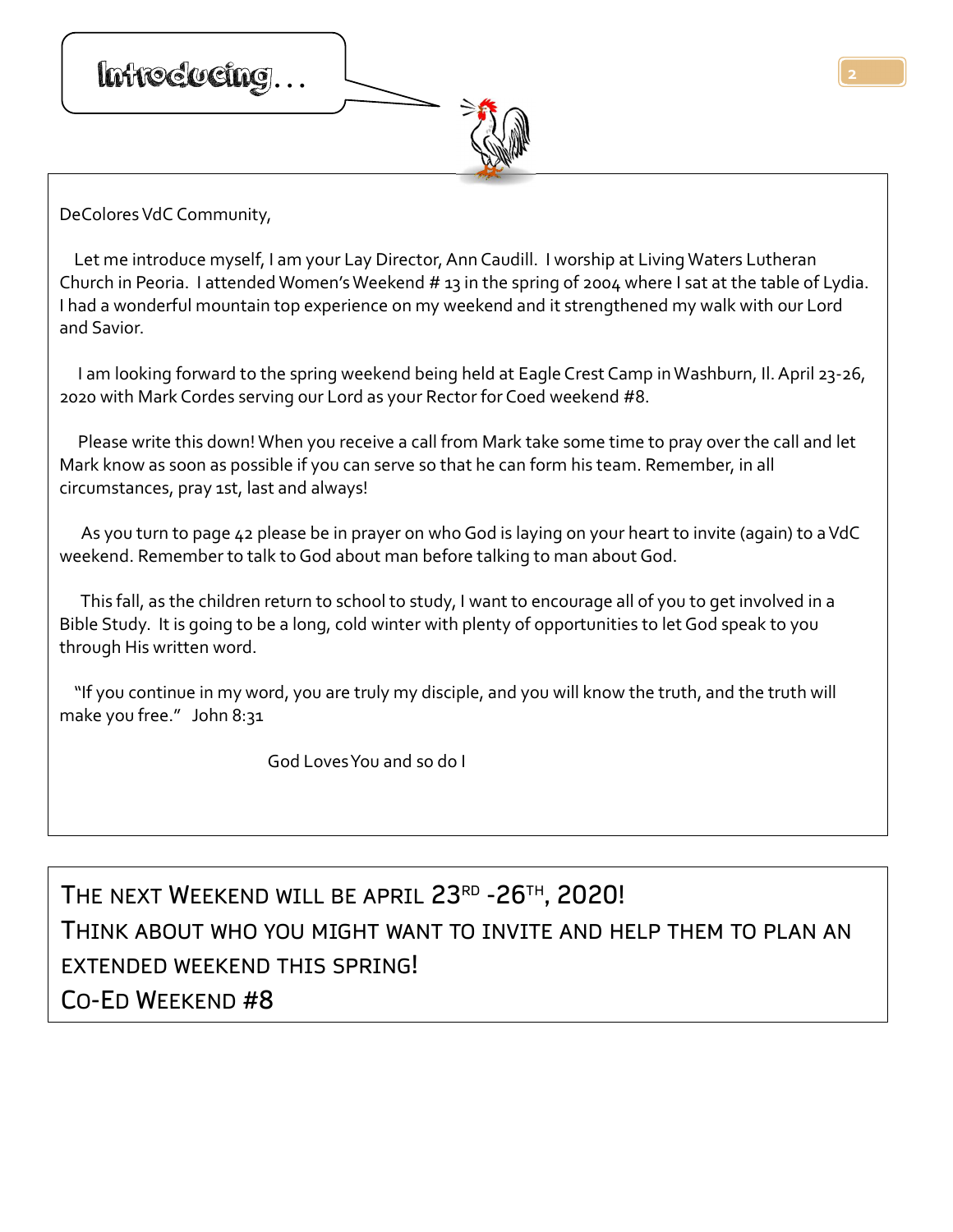## A Different Kind of Message

 wonder how I may contribute when I have not been bestowed with a great working knowledge of wood Interesting title… I wasn't sure how to bring up a topic which can be very boring, very intimidating, very embarrassing, and even very interesting. God has given each of us different talents and gifts. I often working, plumbing, electrical work, sewing, knitting, … etc. Since I started on my Fourth Day journey, I have met so many wonderful and talented people. It can be quite intimidating to be surrounded by so many talented people.

For my brothers and sisters in Christ who I have not yet met, my name is Bryant Brace. I attended Men's Weekend 31 in April of 2015 where I sat at the table of St. Barnabas. I attend Faith Evangelical Lutheran Church in Washington, Illinois.

One of His gifts to me was my passion for technology. Currently, I am working in a Cyber Security position and enjoying my job and the people I work with. God has put me and others together for a reason and some of the timing has been nothing short of Divine Intervention.

I would like to share some tips, from time to time, to help you learn how to be more secure with technology.

# **Late Newsletter?**

HOI Via de Christo Community:

I would like to express my apologies for the timing of this newsletter. It was supposed to come out in October, but obviously did not. I have been working on it slowly, but surely over the last couple of months but keep running into a busy schedule, lots of events, things that pop up and grab my attention, and many other reasons/excuses.

I hope that all of you have enjoyed this Christmas season and have celebrated the anniversary of the birth of our Lord and Savior, Jesus Christ. I was able to attend a "Live Nativity" performance by the members of Willow Hill Methodist church in Germantown. One of the most well-done scenes performed was when the angel visited Mary and then visited Joseph. The faith that they had despite the influence of their own families and friends during a time when the consequences could have left them apart from family, friends, and community if not having more dire consequences. The love that Joseph and Mary had for one another and the faith they showed in God was miraculous!

Through their love and faith, they helped to bring God's only Son to live with and like us so that He could speak to us and, in turn, teach us to speak to Him. If you are afraid, if you can't find the words, always remember hope and love starts out "Our Father, who art in heaven, hallowed be they name, …"

3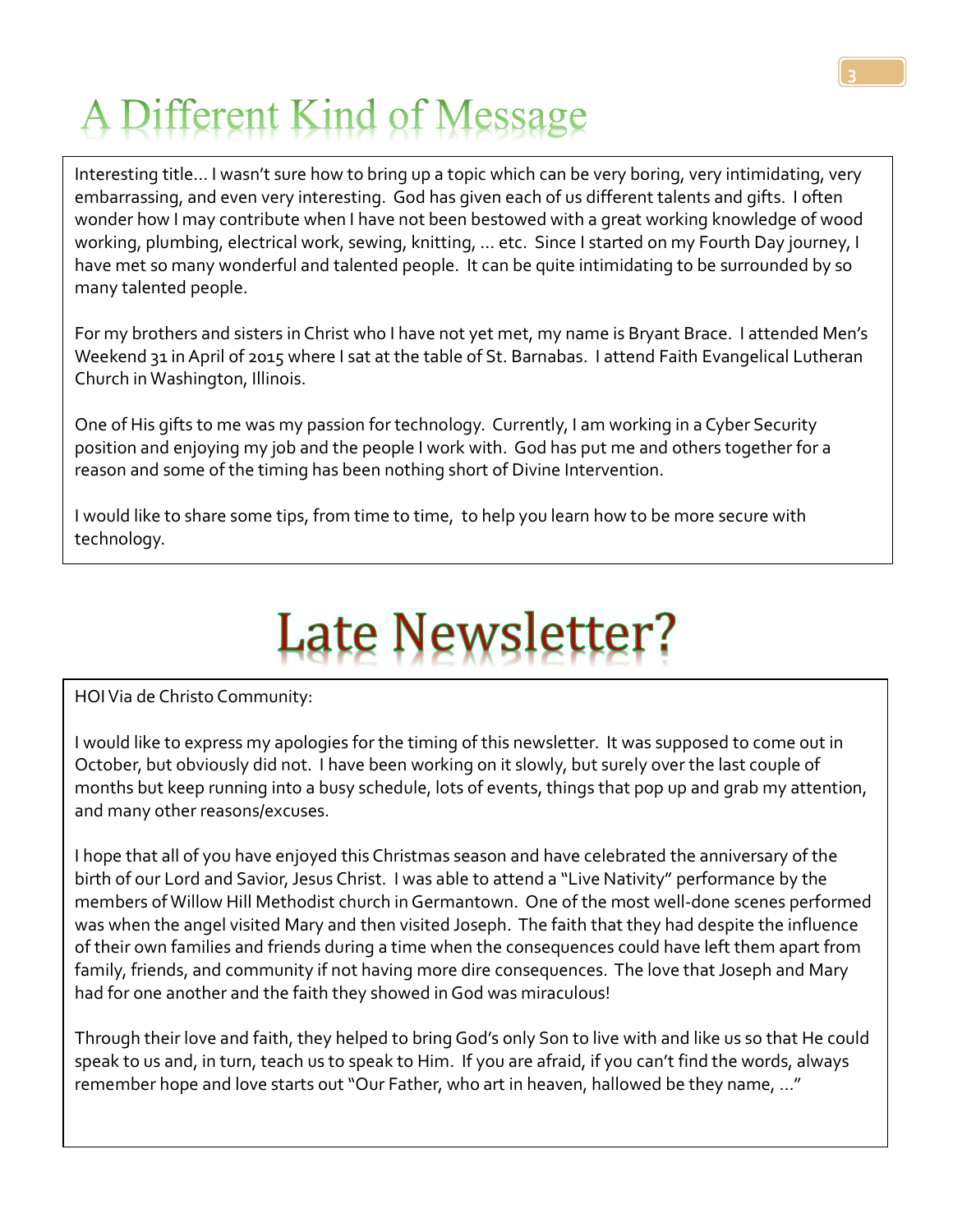

This text is from the Center for Cyber Safety and Education https://www.iamcybersafe.org/

Never assume anything is safe online. If it looks too good to be true, it probably is! Never provide sensitive information on social media or via email. Be cautious of promises of money or rewards in ads and emails. Do not open attachments unless you are sure of the sender and purpose.

4

#### APPLY SECURITY UPDATES:

Security updates are a way for companies to patch up security holes hackers find in your software: antivirus, internet browser, operating system, device apps, and all other programs. Your software will prompt you to allow these updates. Simply follow the prompts or set the program to install updates automatically.

#### GET ANTIVIRUS AND KEEP IT UPDATED

Antivirus is software to defend your computer and laptop against the bad stuff. New operating systems may come with antivirus already built-in and will even update for security- you'll simply need to restart to apply updates.

#### BACK-UP YOUR DATA:

Computers crash and phones and devices break and get lost. Simply use an external portable storage device or cloud services to back-up everything that is important to you. If you do stumble across something and make a mistake infecting your computer, you'll still have your important family photos and documents backed up externally.

- Keep your computer and devices safe by installing and updating anti-virus and other programs.
- Back-up your pictures and documents.

#### ALWAYS STOP AND THINK

Think before you click on anything online, links, or open email attachments to avoid malware.